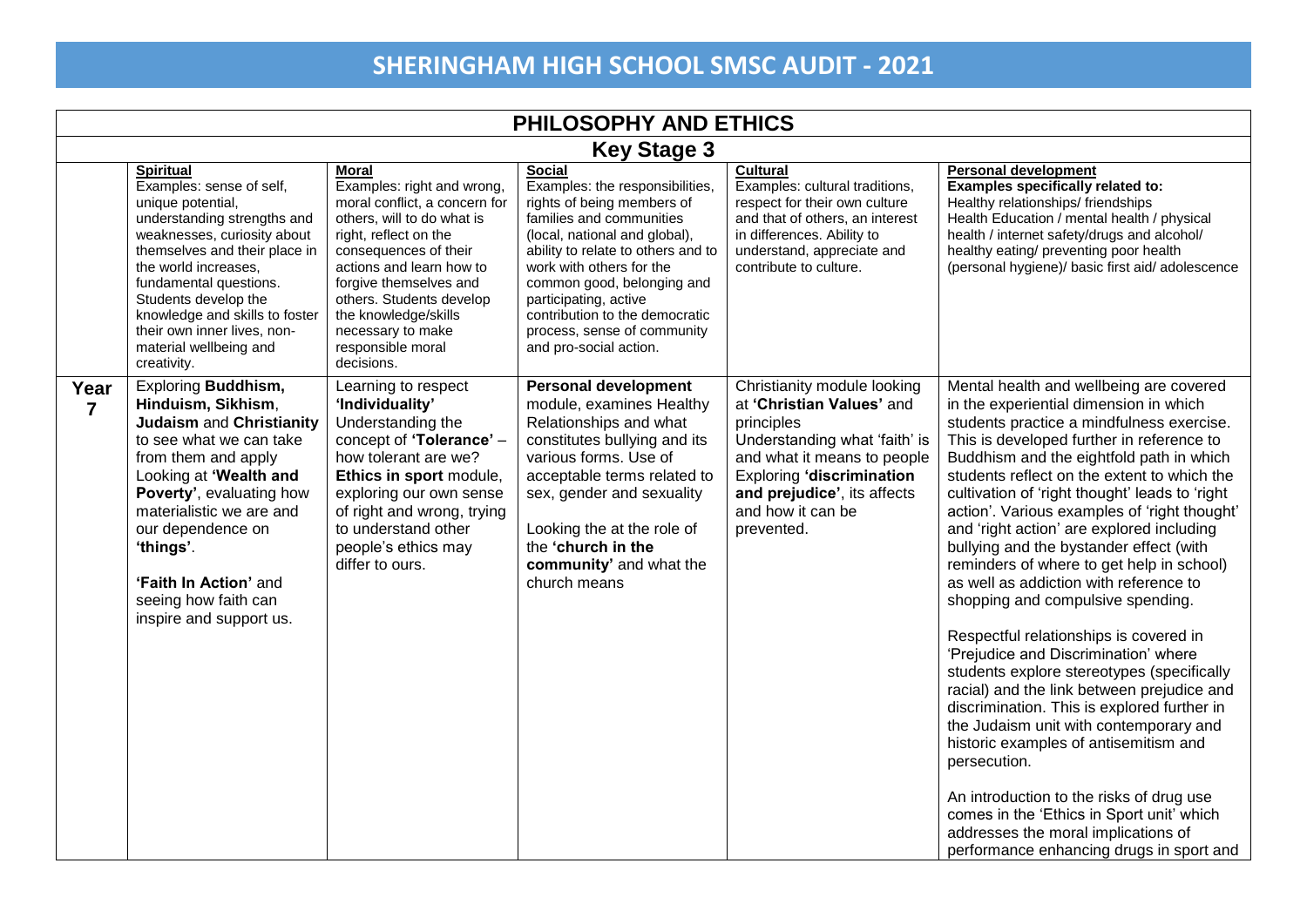|           |                                                                                                                                                                                                                                                                                                                                                                                                                                                                                    |                                                                                                                                                                                                                                                                                                                                                                                                                             |                                                                                                                                                                                                                                                                                                                                                                                                                                                                                                              |                                                                                                                                                                                                                                                                                                                          | the impacts they have on an athlete's<br>health.<br>Personal Development Y7 covers: Healthy<br>Relationships and what constitutes<br>bullying including homophobic, biphobic<br>and transphobic bullying and its impact on<br>the victim. Use of acceptable terms related<br>to sex, gender and sexuality and how and<br>where to find help both inside and outside<br>of school.                                                                                                                                                                                                                                                                                                                                                                                                                                                                                                                                                                                                                                                                                                     |
|-----------|------------------------------------------------------------------------------------------------------------------------------------------------------------------------------------------------------------------------------------------------------------------------------------------------------------------------------------------------------------------------------------------------------------------------------------------------------------------------------------|-----------------------------------------------------------------------------------------------------------------------------------------------------------------------------------------------------------------------------------------------------------------------------------------------------------------------------------------------------------------------------------------------------------------------------|--------------------------------------------------------------------------------------------------------------------------------------------------------------------------------------------------------------------------------------------------------------------------------------------------------------------------------------------------------------------------------------------------------------------------------------------------------------------------------------------------------------|--------------------------------------------------------------------------------------------------------------------------------------------------------------------------------------------------------------------------------------------------------------------------------------------------------------------------|---------------------------------------------------------------------------------------------------------------------------------------------------------------------------------------------------------------------------------------------------------------------------------------------------------------------------------------------------------------------------------------------------------------------------------------------------------------------------------------------------------------------------------------------------------------------------------------------------------------------------------------------------------------------------------------------------------------------------------------------------------------------------------------------------------------------------------------------------------------------------------------------------------------------------------------------------------------------------------------------------------------------------------------------------------------------------------------|
| Year<br>8 | <b>Evil and Suffering</b><br>Explores various religious<br>concepts such as<br>'Karma',<br>Questioning existence,<br>and whether God exists,<br>trying to argue on behalf<br>of others' views to gain<br>perspective<br>In the Year 8 Careers<br>Module students explore<br>the lives and careers of<br>successful people, identify<br>the attributes that made<br>them successful and<br>reflect upon how such<br>attributes may be<br>emulated in students' own<br>career paths. | Working on 'people<br>skills' and 'self-<br>awareness'<br>Anti-bullying<br>'Crime and<br>punishment' - exploring<br>our concepts of right and<br>wrong - also making<br>students aware of laws<br>that may affect them.<br><b>Personal Development</b><br>in year 8 also examines<br>the risks and realities of<br>Drugs and Alcohol with<br>the aim to empower<br>students to navigate<br>risks safely and<br>effectively. | <b>Political Authority</b><br>Understanding how<br>Parliament works and the<br>process of democracy and<br>understanding different<br>styles and strengths of<br>leaders. Students work in<br>groups to coordinate<br>'Evil and Suffering'<br>module explores moral and<br>social dilemmas - applied<br>critical thinking.<br>Personal Development in<br>Year 8 Covers; Diversity in<br>Gender and Sexuality,<br>Romantic and Sexual<br>Relationships, Marriage<br>and the Law, Sexting and<br>Peer Support. | Understanding<br>'Islamophobia'<br>Learning the Muslim faith<br>and its meaning<br>Looking at other religious<br>concepts we may already<br>be aware of e.g. minor<br>shirk!<br>'Globalisation' module -<br>looking at the way our<br>community is affected by<br>other cultures and the world<br>as a global community. | <b>Personal development</b><br>Examples specifically related to:<br>Healthy relationships/ friendships<br>Health Education / mental health / physical<br>health / internet safety/drugs and alcohol/<br>healthy eating/ preventing poor health<br>(personal hygiene)/ basic first aid/<br>adolescence<br><b>Personal Development in Year 8</b><br>examines different types of committed<br>stable relationships and their contribution<br>to human happiness with special reference<br>to marriage/Civil Partnerships and law,<br>and to identify the difference between<br>forced and arranged marriage with<br>emphasis on marriage as a commitment<br>that is freely entered into.<br>Romantic and sexual relationships are<br>explored with the aim to identify healthy,<br>respectful behaviours and the use of<br>effective strategies to communicate<br>confidently about consent in a relationship,<br>respect diversity in gender and sexuality.<br>Sexting is covered in the context of the law<br>and the impact it can have on the<br>individual and the wider community. |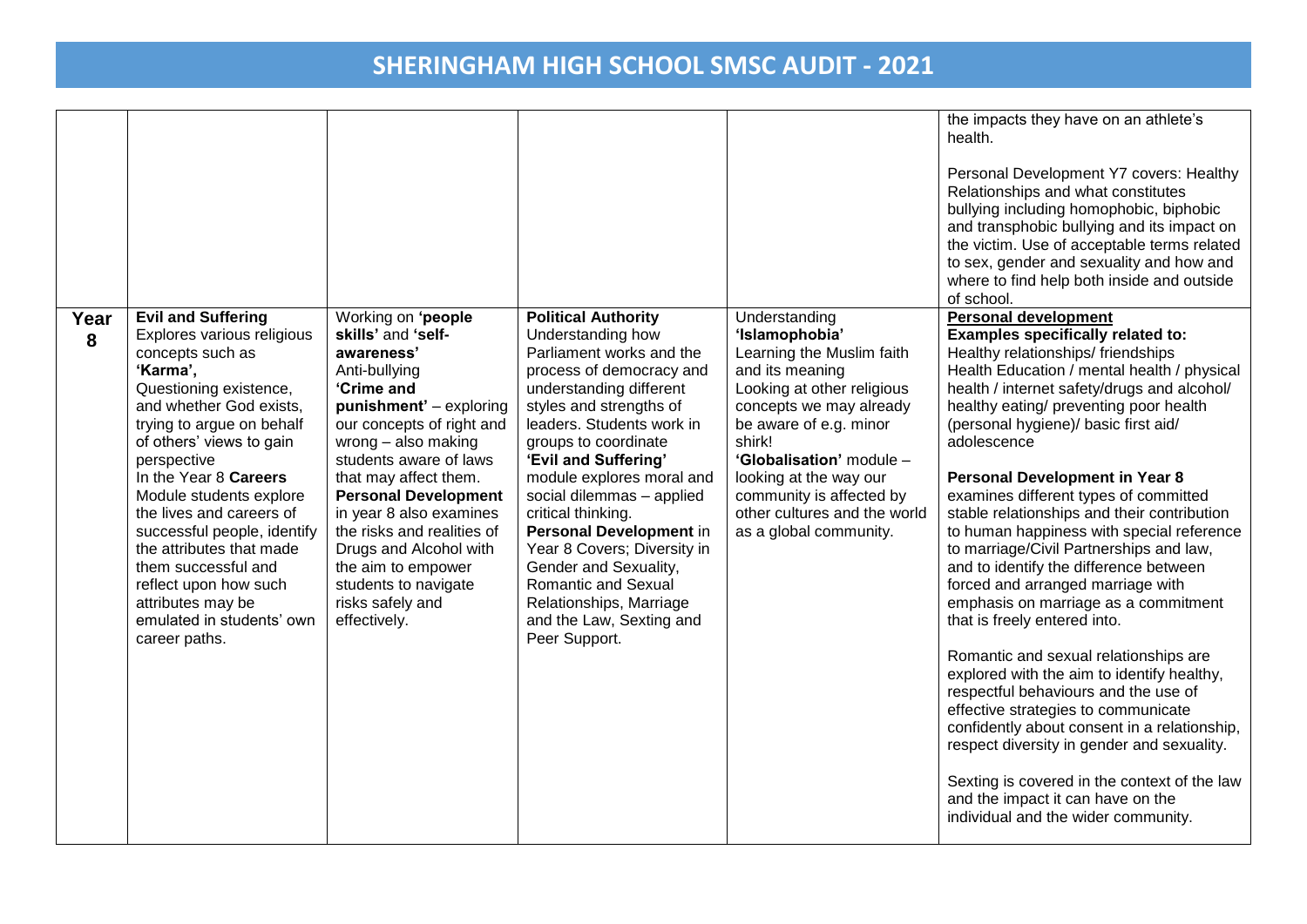|        |                                                                                                                                                                                                                                                                                                                                       |                                                                                                                                                                                                                                                                                                                 |                                                                                                                                                                                                                                                                                                                                                                 |                                                                                                                                                                                                             | Peer support is explored with reference to<br>a range of problems experienced by young<br>people with emphasis on risks assessing a<br>problem and knowing when and how to<br>seek further help and support.<br>Drugs and Alcohol in Year 8<br>Provides opportunity for students to reflect<br>upon the physical and psychological risks<br>of legal, illegal and prescription drugs and<br>the benefits of quitting.<br>This unit also explores the social,<br>emotional and legal implications of drug<br>and alcohol abuse with special reference<br>to underage drinking, accidents, peers<br>pressure, inappropriate social media<br>usage and sexual harassment. Students<br>are consistently signposted to where and<br>how to get help both in school and outside |
|--------|---------------------------------------------------------------------------------------------------------------------------------------------------------------------------------------------------------------------------------------------------------------------------------------------------------------------------------------|-----------------------------------------------------------------------------------------------------------------------------------------------------------------------------------------------------------------------------------------------------------------------------------------------------------------|-----------------------------------------------------------------------------------------------------------------------------------------------------------------------------------------------------------------------------------------------------------------------------------------------------------------------------------------------------------------|-------------------------------------------------------------------------------------------------------------------------------------------------------------------------------------------------------------|---------------------------------------------------------------------------------------------------------------------------------------------------------------------------------------------------------------------------------------------------------------------------------------------------------------------------------------------------------------------------------------------------------------------------------------------------------------------------------------------------------------------------------------------------------------------------------------------------------------------------------------------------------------------------------------------------------------------------------------------------------------------------|
|        |                                                                                                                                                                                                                                                                                                                                       |                                                                                                                                                                                                                                                                                                                 |                                                                                                                                                                                                                                                                                                                                                                 |                                                                                                                                                                                                             | throughout.                                                                                                                                                                                                                                                                                                                                                                                                                                                                                                                                                                                                                                                                                                                                                               |
|        |                                                                                                                                                                                                                                                                                                                                       |                                                                                                                                                                                                                                                                                                                 | <b>Key Stage 4</b>                                                                                                                                                                                                                                                                                                                                              |                                                                                                                                                                                                             |                                                                                                                                                                                                                                                                                                                                                                                                                                                                                                                                                                                                                                                                                                                                                                           |
|        | Spiritual<br>Examples: sense of self,<br>unique potential,<br>understanding strengths and<br>weaknesses, curiosity about<br>themselves and their place<br>in the world increases,<br>fundamental questions.<br>They develop the knowledge<br>and skills to foster their own<br>inner lives, non-material<br>wellbeing and creativity. | Moral<br>Examples: right and wrong,<br>moral conflict, a concern for<br>others, will to do what is<br>right, reflect on the<br>consequences of their<br>actions and learn how to<br>forgive themselves and<br>others. They develop the<br>knowledge/skills necessary<br>to make responsible moral<br>decisions. | <b>Social</b><br>Examples: the responsibilities,<br>rights of being members of<br>families and communities<br>(local, national and global),<br>ability to relate to others and to<br>work with others for the<br>common good, belonging and<br>participating, active<br>contribution to the democratic<br>process, sense of community<br>and pro-social action. | <b>Cultural</b><br>Examples: cultural traditions,<br>respect for their own culture<br>and that of others, an interest<br>in differences. Ability to<br>understand, appreciate and<br>contribute to culture. | <b>Personal development</b><br>Examples specifically related to:<br>Healthy relationships/friendships<br>Health Education / mental health / physical<br>health / internet safety/drugs and alcohol/<br>healthy eating/ preventing poor health<br>(personal hygiene)/ basic first aid/ adolescence                                                                                                                                                                                                                                                                                                                                                                                                                                                                         |
| Year 9 | War, Peace and Justice<br>Reflections on the<br>concepts of Justice,<br>pacifism, suffering and<br>forgiveness within the<br>context of Christianity and<br>Islam.                                                                                                                                                                    | War, Peace and Justice<br>Reflection on what<br>makes a 'Just War',<br>student compare and<br>contrast their own<br>considerations with the<br>Geneva Convention's<br>Just War Criteria.                                                                                                                        | War, Peace and Justice<br>A close consideration of the<br>economic and human cost<br>of war and evaluation of<br>motives for going to war.<br>Religion, Wealth and<br>Poverty.                                                                                                                                                                                  | War, Peace and Justice<br>To explore the cultural,<br>religious, social and<br>economic factors that have<br>contributed to tensions in<br>Northern Ireland and the<br>Middle East.                         | Personal development in year 9<br>examines mental wellbeing with specific<br>reference to self-esteem. E.g. learning to<br>identify highs and lows of self-esteem and<br>the impact one's own behaviour can have<br>upon one's own self-esteem and the self-<br>esteem of others. Self-esteem is then the<br>central criteria from which to consider:                                                                                                                                                                                                                                                                                                                                                                                                                     |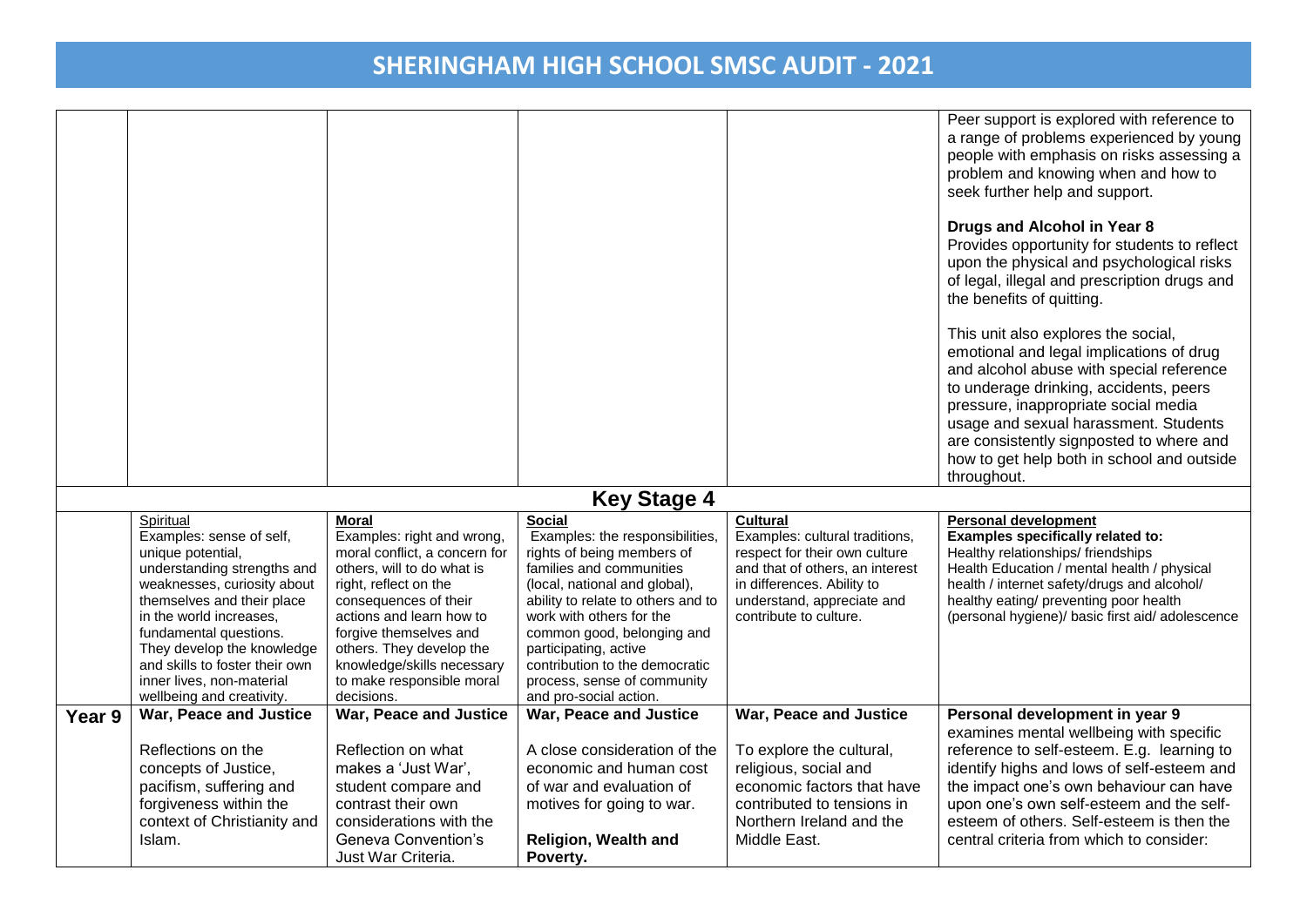| <b>Religion, Wealth and</b>             |                                                  |                                                    | <b>Religion, Wealth and</b>                  | Media Messages and Body Image-              |
|-----------------------------------------|--------------------------------------------------|----------------------------------------------------|----------------------------------------------|---------------------------------------------|
| Poverty.                                | <b>Religion, Wealth and</b>                      | Students gain an                                   | Poverty.                                     | reflection on the way in which media        |
| Religious responses to                  | Poverty.                                         | understanding of the                               | Attitudes and solutions to                   | motives and consumerism purposefully        |
| poverty with reference to               |                                                  | causes and effects of                              | wealth and poverty within                    | communicate 'idealised' body shapes.        |
| Agape, the Good                         | Students reflect on what                         | relative and absolute                              | the context of Christianity                  |                                             |
| Samaritan and                           | might be deemed moral                            | poverty with links to Trade                        | and Islam.                                   | Consent-students should be able to          |
| Christian/Muslim Aid.                   | and immoral occupations                          | Justice, Homelessness                              |                                              | demonstrate that individuals have varying   |
|                                         | with reference to                                | and Social Responsibility.                         | <b>Study of Christianity</b>                 | levels of acceptability when it comes to    |
| <b>Study of Christianity</b>            | exploitation (drugs,                             |                                                    |                                              | being touched and that obtaining consent    |
|                                         | county lines, human                              | <b>Study of Christianity</b>                       | The worldwide Church:                        | is important and how sexual activity and    |
| The nature of God                       | trafficking and the sex                          |                                                    | <b>Church</b>                                | consent should be understood in terms of    |
| Omnipotent: Exodus 7-                   | trade).                                          | <b>Christianity in Britain and</b>                 | The importance of mission,                   | the law. Motivations for sexual touching    |
| 11, Exodus 14:21: Omni-                 | <b>Study of Christianity</b>                     | the Church in the local                            | evangelism and church                        | such as grooming are also introduced.       |
| benevolent: Psalm 86:15,                |                                                  | community                                          | growth.                                      |                                             |
| John 3:16, Romans 8: 37-                | <b>Salvation:</b>                                |                                                    | The work of Tearfund:                        | Contraception- an introduction to various   |
| 39. Evil and suffering:                 | Law: Word of God;                                | Christianity in Britain;                           | Christian beliefs in action.                 | kinds of contraception in which students    |
| Quote on God and evil                   | inspiration and                                  | results of the 2011 census                         | <b>Persecution of Christians</b>             | evaluate the efficacy of each contraception |
| from Epicurus, Book of                  | revelation; differing ways                       | compared to the 2001                               | past and present                             | method with regard to the prevention of     |
| Job 1: 8 -12, 42:1-6                    | of interpreting biblical                         | census, showing an                                 | Working for reconciliation:                  | STIs and unwanted pregnancy.                |
| The Trinity, beliefs and                | writings; Bible in relation                      | increase in diverse religious                      | World Council of Churches,                   |                                             |
| teachings about the                     | to other sources of                              | and nonreligious beliefs                           | The Ecumenical Movement                      | STIs- Students demonstrate knowledge of     |
| oneness of God: Father,                 | authority.                                       | and practices (including                           |                                              | STIs including names and symptoms with      |
| Son and Holy Spirit: John               | Sin as preventing                                | those of Christianity,                             | <b>Pilgrimage and</b>                        | the aim to understand how easily STIs are   |
| 10:30, John 14: 6-11<br><b>Creation</b> | salvation.                                       | Buddhism, Hinduism,                                | <b>Celebrations</b>                          | transmitted and recognise personal          |
| Genesis 1-3; nature and                 |                                                  | Islam, Judaism, Sikhism,                           |                                              | responsibility to keep themselves and       |
| role of humans, literal and             | Grace and the Spirit:<br>Acts 2:1-6. The role of | Humanism and Atheism),<br>whilst also showing that | The importance of<br>pilgrimage: Walsingham, | others healthy.                             |
| non-literal ways of                     | Holy Spirit in Evangelical                       | over half of those who                             | Taizé                                        | Accessing help and advice -Students         |
| interpretation.                         | worship.                                         | responded considered                               | How Christians celebrate                     | demonstrate an awareness of appropriate     |
|                                         |                                                  | themselves Christian                               | <b>Christmas and Easter</b>                  | support services available to them and      |
| The role of Word and                    |                                                  |                                                    |                                              | understand when it is necessary to break    |
| Spirit in creation: John                |                                                  | U.K. laws, festivals and                           |                                              | someone's confidence to keep them safe.     |
| $1:1-5$                                 |                                                  | traditions are rooted in the                       |                                              | Issues of self-esteem, STI's, consent,      |
|                                         |                                                  | Christian tradition whilst                         |                                              | sexual exploitation and grooming are        |
| <b>Jesus Christ</b>                     |                                                  | also celebrating the                               |                                              | returned to in context in the year 9 Wealth |
| Beliefs and teachings                   |                                                  | festivals, beliefs and                             |                                              | and Poverty SOW in relations to 'County     |
| about Jesus' incarnation:               |                                                  | cultures of other religious                        |                                              | Lines' drug trafficking and Modern Slavery  |
| John 1:14, Luke1:28-33                  |                                                  | and non-religious traditions.                      |                                              | with reference to the sex trade.            |
| <b>Crucifixion: Matthew</b>             |                                                  |                                                    |                                              |                                             |
| 27:28-50; Salvation and                 |                                                  | The role of the Church in                          |                                              |                                             |
| Atonement:                              |                                                  | the local community; a                             |                                              |                                             |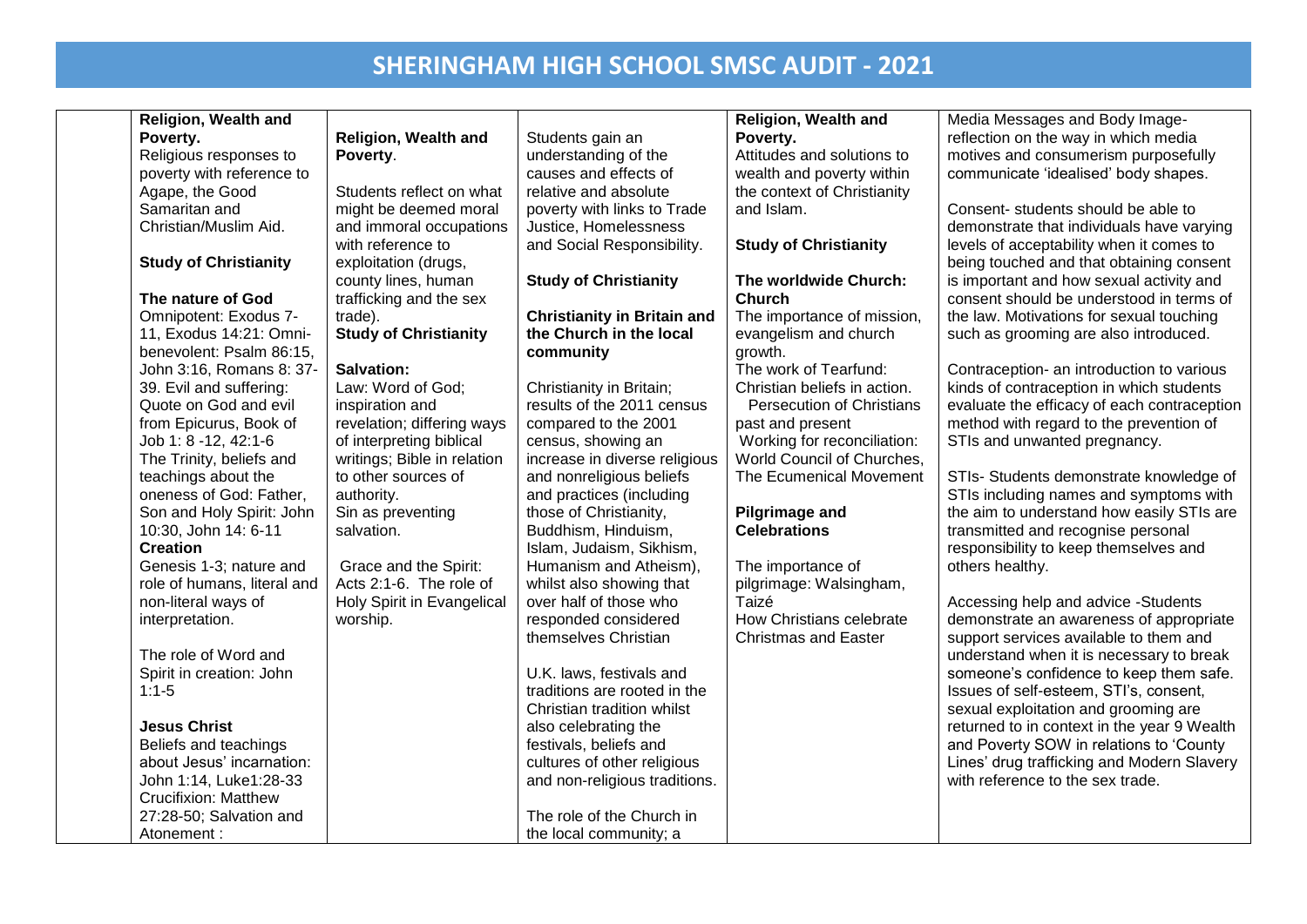|      | Matthew 26:26-              |                              | place of worship, social and       |                               |                                             |
|------|-----------------------------|------------------------------|------------------------------------|-------------------------------|---------------------------------------------|
|      | 29, Leviticus 16:20-22,     |                              | community functions                |                               |                                             |
|      | Isaiah 53:3-9.              |                              |                                    |                               |                                             |
|      | Resurrection: Luke 24:1-    |                              |                                    |                               |                                             |
|      | 9, 1 Corinthians 15:3-8,    |                              | Personal Development in            |                               |                                             |
|      |                             |                              |                                    |                               |                                             |
|      | $12 - 14$                   |                              | year 9 Covers; Self-esteem         |                               |                                             |
|      | Ascension: Luke 24:50-      |                              | and Relationships, Media           |                               |                                             |
|      | 53                          |                              | Message and Body Image,            |                               |                                             |
|      | Forms of Worship:           |                              | Consent, Contraception,            |                               |                                             |
|      | The nature and              |                              | STI Prevention, Accessing          |                               |                                             |
|      | significance of liturgical, |                              | help and Support.                  |                               |                                             |
|      | informal and individual     |                              |                                    |                               |                                             |
|      | worship: Matthew 18:20      |                              |                                    |                               |                                             |
|      | The nature and              |                              |                                    |                               |                                             |
|      |                             |                              |                                    |                               |                                             |
|      | importance of prayer: The   |                              |                                    |                               |                                             |
|      | Lord's Prayer               |                              |                                    |                               |                                             |
|      | Set prayers and informal    |                              |                                    |                               |                                             |
|      | prayers: different forms of |                              |                                    |                               |                                             |
|      | worship across the          |                              |                                    |                               |                                             |
|      | different Christian         |                              |                                    |                               |                                             |
|      | traditions with reference   |                              |                                    |                               |                                             |
|      |                             |                              |                                    |                               |                                             |
|      |                             |                              |                                    |                               |                                             |
|      | to Society of Friends and   |                              |                                    |                               |                                             |
|      | Evangelical worship         |                              |                                    |                               |                                             |
| Year | Study of Islam:             | Study of Islam:              | Study of Islam:                    | Study of Islam:               | <b>Personal development</b>                 |
| 10   |                             |                              |                                    |                               | Examples specifically related to:           |
|      | The Nature of Allah         | Jihad                        | The Five Pillars of Sunni          | <b>Ten Obligatory Acts of</b> | Healthy relationships/ friendships          |
|      | The teaching about the      | Greater Jihad: The daily     | <b>Islam: practices in Britain</b> | Shi'a Islam: practices in     | Health Education / mental health / physical |
|      | nature of Allah: the belief | struggle to live as a good   | and elsewhere.                     | <b>Britain and elsewhere</b>  | health / internet safety/drugs and alcohol/ |
|      | in the oneness of Allah     | Muslim Issues regarding      | Sunni Islam: practices in          |                               | healthy eating/ preventing poor health      |
|      | (Tawhid): Qur'an 3:18       | living as a Muslim in        | Britain and elsewhere              | Acts of Shi'a Islam:          | (personal hygiene)/ basic first aid/        |
|      | Nature of Allah:            | Britain today and            |                                    | practices in Britain and      | adolescence                                 |
|      |                             |                              | <b>Shahadah: the Muslim</b>        | elsewhere                     |                                             |
|      | immanence,                  | maintaining a Muslim         |                                    |                               |                                             |
|      | transcendence,              | lifestyle Origins, influence | statement of faith: Qur'an         |                               |                                             |
|      | omnipotence,                | and conditions for           | 3:18                               | Salat: How Shi'a Muslims      |                                             |
|      | beneficence, mercy,         | declaration of Lesser        |                                    | perform salat, observe        | Personal development in year 10             |
|      | fairness and justice:       | Jihad in the Qur'an and      | Zakah: How Sunni Muslims           | sawm, pay zakat and           | Covers:                                     |
|      | Qur'an 46:33                | Hadith: Qur'an 2:190,        | make payment of charity            | pilgrimage to Makkah          |                                             |
|      |                             | 22:39                        | tax, alms and how zakat            |                               | Body image and the Media- pupils identify   |
|      | Adalat in Shi'a Islam       |                              | money may be spent                 | Khums: How Shi'a Muslims      | media idealised images constructed          |
|      |                             |                              | <b>Sawm: How Sunni Muslims</b>     | pay savings tax               | around gender and their impact on self-     |
|      |                             |                              | fast during Ramadan:               |                               | esteem and body image across a range of     |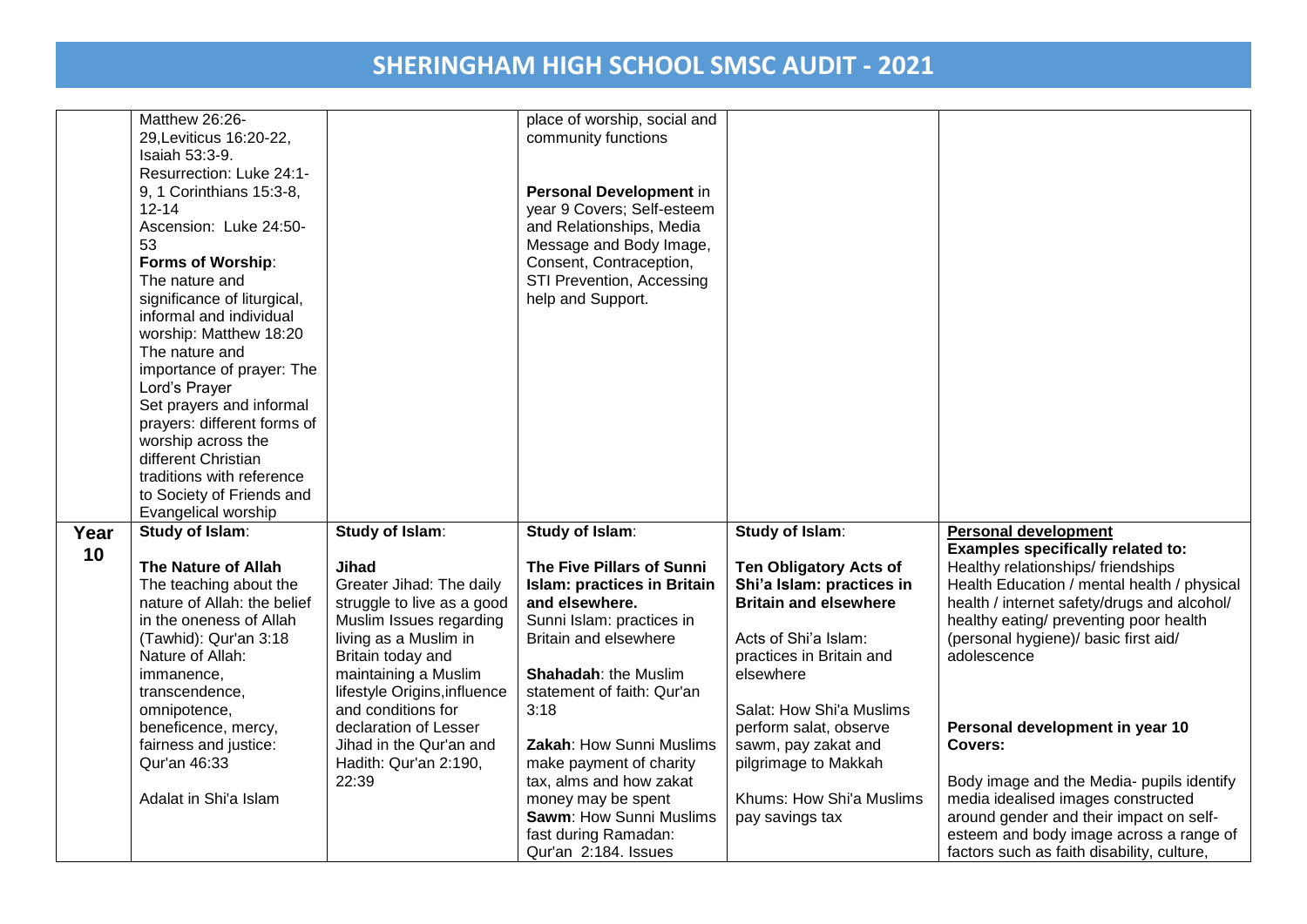| <b>Component 1:</b><br>Religious,<br><b>Philosophical and</b><br><b>Ethical studies in the</b><br><b>Modern World</b><br><b>Relationships:</b><br>Christian beliefs, attitudes<br>and teachings about the<br>nature and purpose of<br>relationships in the twenty<br>first century.<br>Christian teachings about<br>the nature and purpose of<br>sex and the use of<br>contraception including<br>varied interpretations of<br>the Natural<br>Law/Absolutist approach<br>of Thomas Aquinas' Five<br><b>Primary Precepts with</b><br>reference to the second | <b>Component 1:</b><br>Religious,<br><b>Philosophical and</b><br><b>Ethical studies in the</b><br><b>Modern World</b><br><b>Relationships:</b><br>Varying Christian<br>attitudes towards<br>adultery, divorce and<br>annulment and<br>separation and re-<br>marriage. Interpretations<br>of Matthew 19:8-9, Mark<br>10:9<br>gender prejudice and<br>discrimination<br>Diverse attitudes within<br>Christianity toward the<br>roles of women and men<br>in worship and authority<br>with reference to | relating to Muslims fasting<br>in Britain<br>Hajj: How Sunni Muslims<br>undertake pilgrimage to the<br>Ka'ba in Makkah; Qur'an<br>2:125. Issues relating to<br><b>Muslims in Britain</b><br>undertaking Hajj<br>Salah: the practices of<br>prayer in Islam in the<br>mosque and at home,<br>including Jummah prayer:<br>Qur'an 15:98-99, Qur'an<br>29:45<br><b>Component 1: Religious,</b><br><b>Philosophical and Ethical</b><br>studies in the Modern<br>World<br><b>Relationships:</b><br>Families, roles of women<br>and men, marriage outside<br>the religious tradition and<br>cohabitation.<br>Issues of equality: gender<br>prejudice and<br>discrimination<br>Diverse attitudes within and<br>across Christian traditions<br>towards same sex<br>relationships, including<br>varied interpretations of:<br>Leviticus 20:13 and 1<br>Timothy 1: 8-10<br>Personal Development in<br>year 10 Covers: Body | Hajj: Pilgrimage to Makkah:<br>Qur'an 2:125 and<br>pilgrimage to Shi'a shrines<br>Jihad: The struggle to live<br>as a Muslim<br>Amr-bil-Maroof: How<br>Muslims encourage others<br>to do good<br>Nahil Anril Munkar: How<br>Muslims discourage bad<br>actions<br>Tawalia: The duty to love<br>the friends of Allah<br>Tabarra: The duty to<br>express disapproval of evil-<br>doers<br><b>Component 1: Religious,</b><br><b>Philosophical and Ethical</b><br>studies in the Modern<br>World<br><b>Relationships:</b><br>The nature and purpose of<br>marriage as expressed<br>through Christian marriage<br>ceremonies in Britain and<br>teachings: Mark 10:6-8 and<br>the Church of England<br>Synod<br>Interpretations of teachings:<br>1 Timothy 2:11-12,<br>Galatians 3:2729 | gender and sexuality with reference to<br>long term effects of cosmetic surgery.<br>Gender Identity, gender expression and<br>sexuality- students demonstrate the use of<br>appropriate terms to describe a range of<br>gender identities and sexualities and<br>reflect on the way in which derogatory use<br>of this language constitutes, homophobic,<br>biphobic or transphobic bullying that is<br>unacceptable. Students also learn to<br>understand that gender identity and<br>sexuality are variable factors from one<br>person to another and may vary over a<br>person's life time.<br>Healthy Relationships- Students learn to<br>identify controlling behaviours, recognise<br>that abuse can happen across a range of<br>relationships, understand the short and<br>long-term risks and identify appropriate<br>strategies for ending a relationship.<br>Readiness for intimacy -students identify<br>multiple ways to express love without<br>sexual intimacy, demonstrate an<br>awareness of how the body responds<br>when sexually aroused, including how to<br>manage these feelings and confidently<br>communicate about readiness for sexual<br>intimacy.<br>In Issues of relationships on the religious<br>studies course, students are able to reflect<br>on:<br>the different forms of family (e,g. nuclear,<br>single parent, reconstituted etc) and the<br>benefits/challenges that may be<br>experienced by each. |
|-------------------------------------------------------------------------------------------------------------------------------------------------------------------------------------------------------------------------------------------------------------------------------------------------------------------------------------------------------------------------------------------------------------------------------------------------------------------------------------------------------------------------------------------------------------|------------------------------------------------------------------------------------------------------------------------------------------------------------------------------------------------------------------------------------------------------------------------------------------------------------------------------------------------------------------------------------------------------------------------------------------------------------------------------------------------------|-----------------------------------------------------------------------------------------------------------------------------------------------------------------------------------------------------------------------------------------------------------------------------------------------------------------------------------------------------------------------------------------------------------------------------------------------------------------------------------------------------------------------------------------------------------------------------------------------------------------------------------------------------------------------------------------------------------------------------------------------------------------------------------------------------------------------------------------------------------------------------------------------------------------|----------------------------------------------------------------------------------------------------------------------------------------------------------------------------------------------------------------------------------------------------------------------------------------------------------------------------------------------------------------------------------------------------------------------------------------------------------------------------------------------------------------------------------------------------------------------------------------------------------------------------------------------------------------------------------------------------------------------------------------------------------------------------------|---------------------------------------------------------------------------------------------------------------------------------------------------------------------------------------------------------------------------------------------------------------------------------------------------------------------------------------------------------------------------------------------------------------------------------------------------------------------------------------------------------------------------------------------------------------------------------------------------------------------------------------------------------------------------------------------------------------------------------------------------------------------------------------------------------------------------------------------------------------------------------------------------------------------------------------------------------------------------------------------------------------------------------------------------------------------------------------------------------------------------------------------------------------------------------------------------------------------------------------------------------------------------------------------------------------------------------------------------------------------------------------------------------------------------------------------|
| <b>Primary Precept</b>                                                                                                                                                                                                                                                                                                                                                                                                                                                                                                                                      | Catholic, Orthodox and<br>Anglican views on this                                                                                                                                                                                                                                                                                                                                                                                                                                                     | image in the Media, Gender<br>Identity, Gender Expression                                                                                                                                                                                                                                                                                                                                                                                                                                                                                                                                                                                                                                                                                                                                                                                                                                                       |                                                                                                                                                                                                                                                                                                                                                                                                                                                                                                                                                                                                                                                                                                                                                                                  | Students explain a range of contraceptive                                                                                                                                                                                                                                                                                                                                                                                                                                                                                                                                                                                                                                                                                                                                                                                                                                                                                                                                                                                                                                                                                                                                                                                                                                                                                                                                                                                                   |
|                                                                                                                                                                                                                                                                                                                                                                                                                                                                                                                                                             | issue.                                                                                                                                                                                                                                                                                                                                                                                                                                                                                               | and Sexuality, Healthy                                                                                                                                                                                                                                                                                                                                                                                                                                                                                                                                                                                                                                                                                                                                                                                                                                                                                          |                                                                                                                                                                                                                                                                                                                                                                                                                                                                                                                                                                                                                                                                                                                                                                                  | methods and consider them in the context                                                                                                                                                                                                                                                                                                                                                                                                                                                                                                                                                                                                                                                                                                                                                                                                                                                                                                                                                                                                                                                                                                                                                                                                                                                                                                                                                                                                    |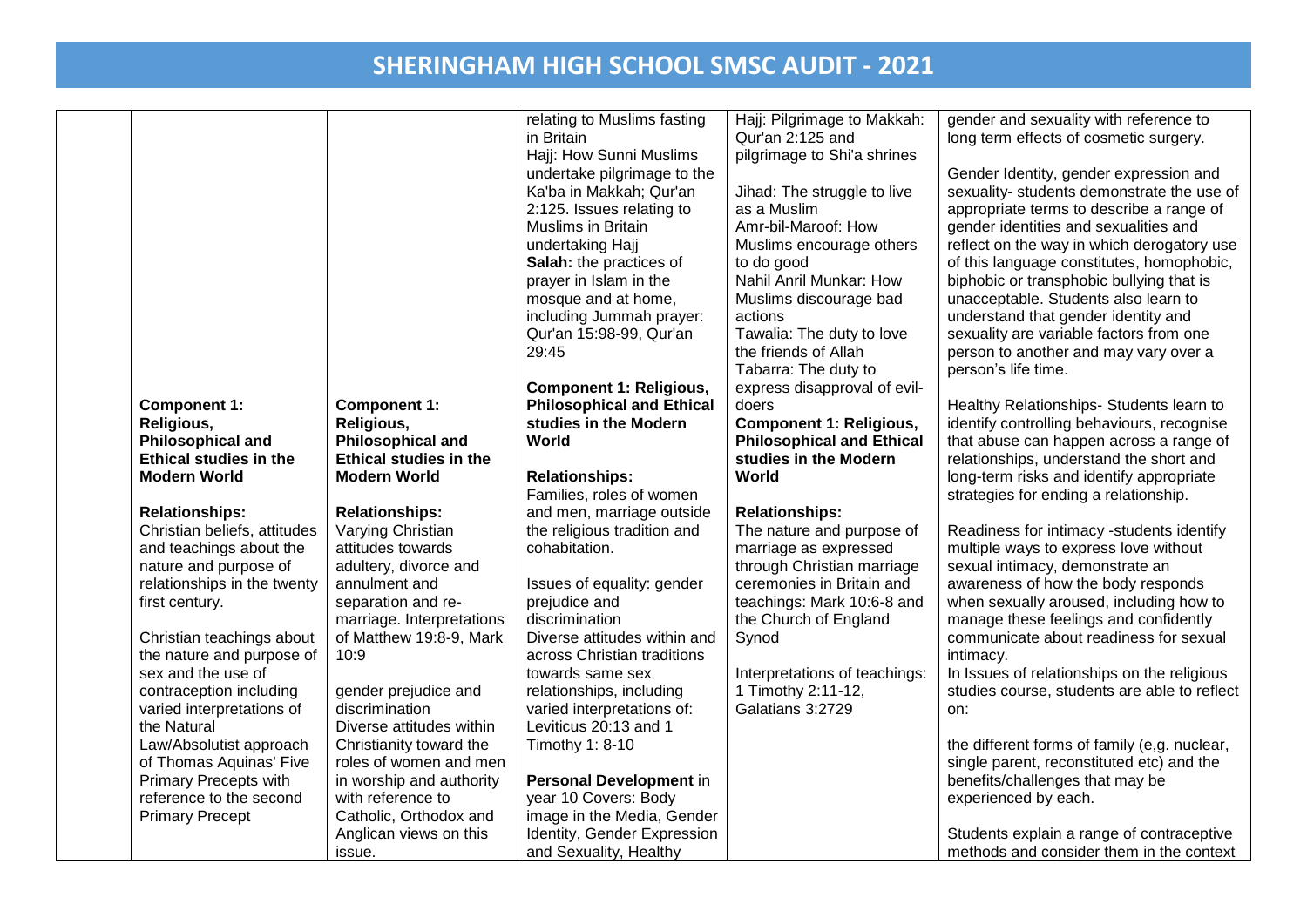|      |                             |                            | Relationships, Readiness     |                                                           | of religious and non-religious attitudes to  |
|------|-----------------------------|----------------------------|------------------------------|-----------------------------------------------------------|----------------------------------------------|
|      |                             |                            | for Intimacy, Contraception, |                                                           | them (e.g. The Roman Catholic Church's       |
|      |                             |                            | When Contraception Fails.    |                                                           | position on contraception with reference to  |
|      |                             |                            |                              |                                                           | Thomas Aquinas philosophy on 'Natural        |
|      |                             |                            |                              |                                                           | Law'.                                        |
|      |                             |                            |                              |                                                           |                                              |
|      |                             |                            |                              |                                                           | Students also reflect on Religious attitudes |
|      |                             |                            |                              |                                                           | to same sex relationships, pre-marital and   |
|      |                             |                            |                              |                                                           | extra marital sex as well as attitudes to    |
|      |                             |                            |                              |                                                           | divorce, annulment and remarriage.           |
|      | Theme 2: Issues of Life     | Theme 2: Issues of Life    | Theme 2: Issues of Life      | Theme 2: Issues of Life                                   | <b>Personal development</b>                  |
| Year | and Death                   | and Death                  | and Death                    | and Death                                                 | Examples specifically related to:            |
| 11   |                             |                            |                              |                                                           | Healthy relationships/friendships            |
|      |                             | Christian and non-         |                              |                                                           | Health Education / mental health / physical  |
|      | Diverse Christian beliefs,  |                            | Humanist 'Dignity in Dying'  | Non-religious beliefs about<br>evolution; Charles Darwin, |                                              |
|      | teachings and attitudes     | religious beliefs,         | Movement                     |                                                           | health / internet safety/drugs and alcohol/  |
|      | about the accounts of the   | teachings and attitudes    |                              | <b>Richard Dawkins</b>                                    | healthy eating/ preventing poor health       |
|      | origin of the universe:     | about dominion,            | Consideration of the issues  |                                                           | (personal hygiene)/ basic first aid/         |
|      | Genesis 1 and 2             | stewardship,               | of Euthanasia and Abortion   | How Christian and                                         | adolescence                                  |
|      |                             | environmental              | within the context of the    | Humanist funerals in Britain                              |                                              |
|      | The relationship between    | responsibility,            | law.                         | reflect beliefs about the                                 | <b>Personal Development in Year 11:</b>      |
|      | Christian views and non-    | sustainability, and global |                              | afterlife.                                                |                                              |
|      | religious views of creation | citizenship: Genesis       | Personal Development in      |                                                           | Types of emergency contraception,            |
|      | and the extent to which     | 1:28, Psalm 8:6,           | year 11 Covers: The impact   | Theme 3: Issues of Good                                   | understanding what abortion is, including    |
|      | they conflict; Stephen      | 'Humanists for a Better    | of Sex in the Media.         | and Evil                                                  | its legal status with emphasis on 'Pro Life' |
|      | Hawking's view of the Big   | World'                     | <b>Managing Unhealthy</b>    |                                                           | and 'Pro Choice' arguments from religious    |
|      | Bang                        |                            | Behaviours in a              | Varied Conservative and                                   | and non-religious perspectives.              |
|      |                             | Diverse Christian          | Relationship, Consent and    | Liberal Christian responses                               |                                              |
|      | Diverse Christian beliefs,  | attitudes towards          | Coercion, Barrier            | to the Death Penalty,                                     | Impact of sex in the media- identifying      |
|      | teachings and attitudes     | abortion and euthanasia    | Contraception, Teenage       | including interpretations of                              | ways in which sexual ethics and norms        |
|      | toward the origin and       | Non-religious views on     | Pregnancy and                | Christian teaching: Exodus                                | portrayed in the media (with specific        |
|      | sanctity of human life:     | the importance of human    | Parenthood.                  | 20:13, Matthew 5:38-39, 43-                               | reference to pornography) can influence      |
|      | Genesis 1:31, Jeremiah      | and animal life; Peter     |                              | 47                                                        | values attitudes and behaviours and          |
|      | 1:5                         | Singer's views on          | Theme 3: Issues of Good      |                                                           | suggesting effective strategies to           |
|      |                             | 'speciesism'               | and Evil                     | Theme 4: Issues of                                        | communicate about topics some people         |
|      | Christian beliefs and       |                            |                              | <b>Human Rights</b>                                       | may find uncomfortable, including those      |
|      | teachings about life after  | Theme 3: Issues of         | Beliefs and attitudes about  |                                                           | relevant to sexual activities                |
|      | death, including soul,      | <b>Good and Evil</b>       | the causes of crime and the  | Censorship, freedom of                                    |                                              |
|      | judgement, heaven and       |                            | aims of punishment: justice, | religious expression and                                  | Managing unhealthy behaviours in a           |
|      | hell: John 11:24-27, 1      | What makes an act          | retribution, deterrence and  | religious extremism.                                      | relationship- pupils learn to correctly      |
|      | Corinthians 15: 42-44       | 'wrong'?                   | reformation                  |                                                           | identify potentially abusive behaviours      |
|      | Diverse Christian beliefs   |                            |                              | The Declaration of Human                                  | (and the legal response to such              |
|      |                             |                            |                              |                                                           |                                              |
|      | about the afterlife         |                            |                              | <b>Rights</b>                                             | behaviours) within a range of relationship   |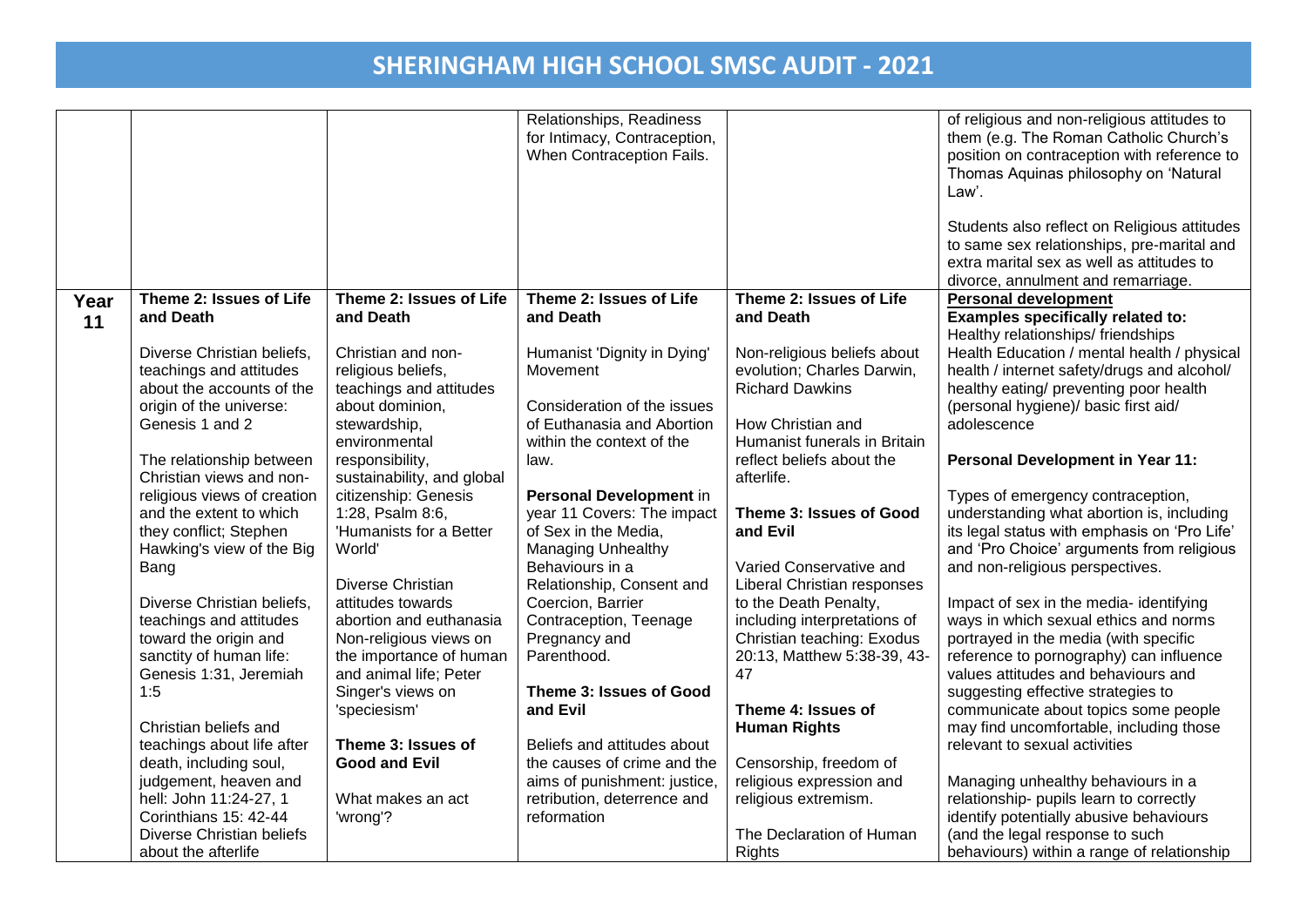| Theme 3: Issues of          | Christian teachings       | The treatment of criminals   | scenarios and how to respond                  |
|-----------------------------|---------------------------|------------------------------|-----------------------------------------------|
| <b>Good and Evil</b>        | about forgiveness,        | and the work of prison       | appropriately to unhealthy relationships.     |
|                             | including interpretations | reformers and prison         |                                               |
|                             |                           |                              |                                               |
| Religious and ethical       | of teachings: Matthew     | chaplains                    | Consent and coercion- students                |
| responses: relative and     | 18:21-22, Matthew 6: 14-  |                              | demonstrate an accurate understanding of      |
| absolute morality,          | 15                        | Theme 4: Issues of           | the law in relation to sexual abuse, rape     |
| conscience, virtues, sin.   |                           | <b>Human Rights</b>          | and the legal framework, reflect on a rape    |
|                             | Theme 4: Issues of        |                              | scenario with maturity, understanding how     |
| Examples of forgiveness     | <b>Human Rights</b>       | Christian practices to       | the inability to give, withhold and withdraw  |
| arising from personal       |                           | promote human rights         | consent can cause a person to feel and        |
| beliefs.                    | An example of conflict    | including equality: agape in | how to respond if rape occurs within a        |
|                             | between personal          | action.                      | relationship.                                 |
| Philosophical               | conviction and the laws   |                              |                                               |
| perspectives on the origin  | of a country.             | Christian beliefs, teachings | Barrier contraception- Students learn to      |
| of evil: Original Sin (free |                           | and attitudes towards racial | explain how barrier methods of                |
| will) and 'soul-making'     |                           | prejudice and                | contraception prevent the sharing of bodily   |
| (Irenaeus and John Hick)    |                           | discrimination, including    | fluids across a variety of sexual activities, |
|                             |                           | Martin Luther King's         | confidently respond to excuses people         |
| Philosophical challenges    |                           | teachings on equality.       | may give for not wanting to use barrier       |
| posed by belief in God,     |                           |                              | contraception and identify local sexual       |
| free will and the existence |                           |                              | health services, including their right to     |
| of evil and suffering       |                           |                              | confidentiality.                              |
|                             |                           |                              |                                               |
| Theme 4: Issues of          |                           |                              | Teenage pregnancy and parenthood-             |
| <b>Human Rights</b>         |                           |                              | students identify positive and negative       |
|                             |                           |                              | motivations and impacts for teenage           |
| Christian beliefs,          |                           |                              | pregnancy and teenage parenthood and          |
| teachings and attitudes     |                           |                              | well as the direct and wider implications     |
| toward the dignity of       |                           |                              | for the mother and the father (emotional,     |
| human life: Genesis 1:26-   |                           |                              | practical, financial etc).                    |
| 27                          |                           |                              |                                               |
|                             |                           |                              | Themes throughout the personal                |
|                             |                           |                              | development unit will be revisited in year    |
|                             |                           |                              | 11 religious studies revision in which        |
|                             |                           |                              | issues of family life, sexuality, sexual      |
|                             |                           |                              | ethics marriage, divorce, abortion, human     |
|                             |                           |                              | rights, prejudice and discrimination and      |
|                             |                           |                              |                                               |
|                             |                           |                              | human dignity are reviewed in context.        |
|                             |                           |                              |                                               |
|                             |                           |                              |                                               |
|                             |                           |                              |                                               |
|                             |                           |                              |                                               |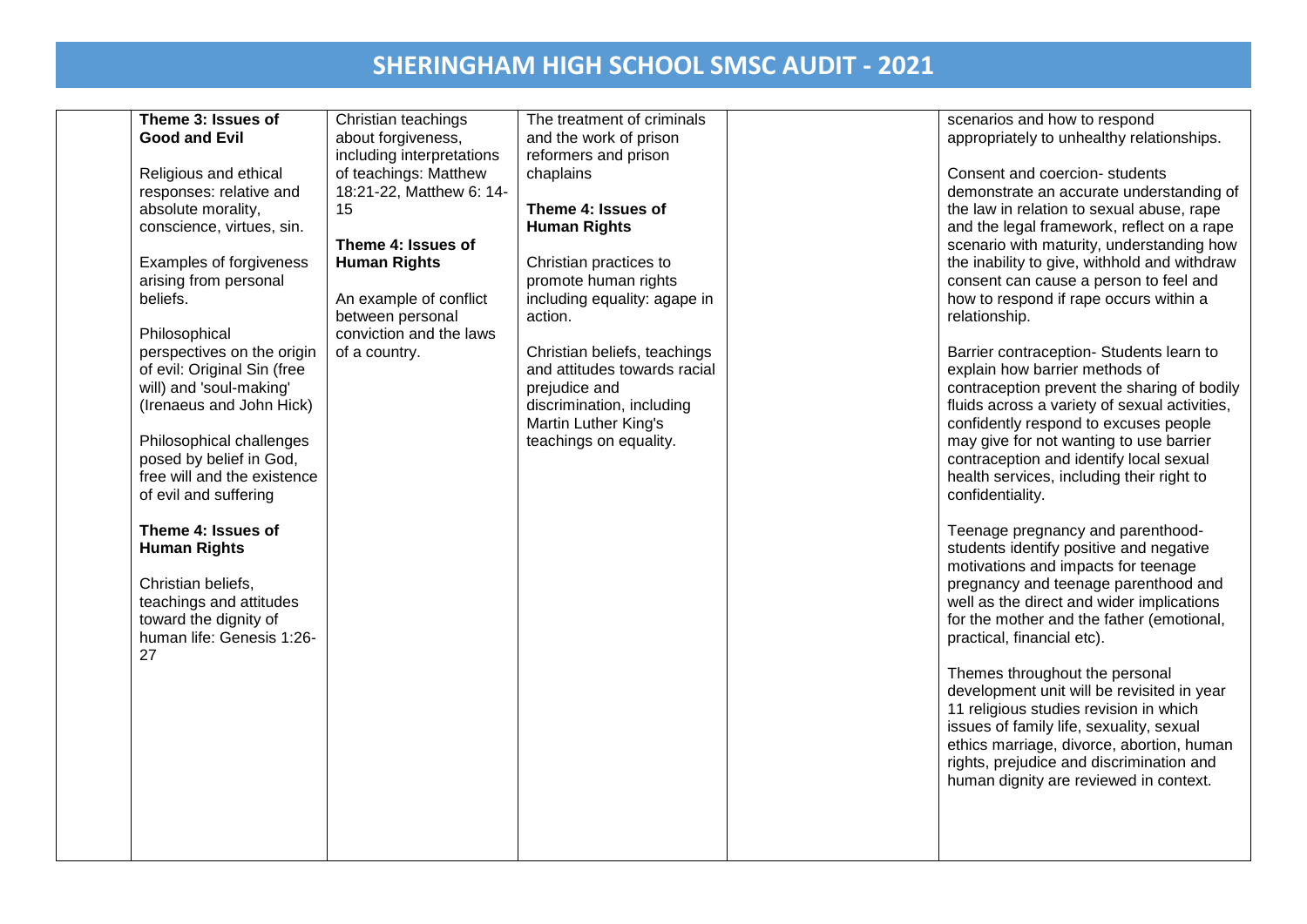|         | <b>Key Stage 5</b>                                       |                                                    |                                                     |                               |  |  |
|---------|----------------------------------------------------------|----------------------------------------------------|-----------------------------------------------------|-------------------------------|--|--|
|         | <b>Spiritual</b>                                         | Moral                                              | <b>Social</b>                                       | <b>Cultural</b>               |  |  |
|         | Examples: sense of self,                                 | Examples: right and wrong,                         | Examples: the responsibilities,                     | Examples: cultural            |  |  |
|         | unique potential,                                        | moral conflict, a concern for                      | rights of being members of                          | traditions, respect for their |  |  |
|         | understanding strengths and                              | others, will to do what is                         | families and communities                            | own culture and that of       |  |  |
|         | weaknesses, curiosity about                              | right, reflect on the                              | (local, national and global),                       | others, an interest in        |  |  |
|         | themselves and their place in                            | consequences of their                              | ability to relate to others and to                  | differences. Ability to       |  |  |
|         | the world increases.                                     | actions and learn how to                           | work with others for the                            | understand, appreciate and    |  |  |
|         | fundamental questions. They<br>develop the knowledge and | forgive themselves and<br>others. They develop the | common good, belonging and<br>participating, active | contribute to culture.        |  |  |
|         | skills to foster their own inner                         | knowledge/skills necessary                         | contribution to the democratic                      |                               |  |  |
|         | lives, non-material wellbeing                            | to make responsible moral                          | process, sense of community                         |                               |  |  |
|         | and creativity.                                          | decisions.                                         | and pro-social action.                              |                               |  |  |
| Years   | <b>Philosophy of Religion</b>                            | <b>Philosophy of Religion</b>                      | <b>Philosophy of Religion</b>                       | <b>Philosophy of Religion</b> |  |  |
| 12 & 13 | Linking the outcomes of                                  |                                                    |                                                     |                               |  |  |
|         | A-Level Religious Studies                                | Reflection on Plato's                              | Spiritual inquiry into the                          | Cultural origins of western   |  |  |
|         | with students' personal,                                 | consideration of the                               | nature of personal identity.                        | philosophical thought.        |  |  |
|         | spiritual, academic and                                  | forms as a measure of                              | Nature vs Nurture and                               | Spiritual reflection on the   |  |  |
|         | career aspirations.                                      | moral or physical                                  | exploration of the self as a                        | acquisition of knowledge via  |  |  |
|         |                                                          | perfection (e.g. the form                          | social construct.                                   | reason and sense              |  |  |
|         | Cultural origins of western                              | of the Good)                                       |                                                     | experience.                   |  |  |
|         | philosophical thought.                                   |                                                    | Consideration of the                                |                               |  |  |
|         | Spiritual reflection on the                              | <b>Religious Ethics</b>                            | cultural impact posed by                            | Cultural origins of the       |  |  |
|         | acquisition of knowledge                                 |                                                    | Darwin's theory of evolution                        | scientific method.            |  |  |
|         | via reason and sense                                     | Inquiry into the nature of                         | and modern scientific                               |                               |  |  |
|         | experience.                                              | moral judgements and                               | discoveries on Mankind's                            | Cultural and spiritual        |  |  |
|         |                                                          | their origins.                                     | concept of God as creator.                          | reflection on the contrast    |  |  |
|         | Spiritual reflection on the                              |                                                    |                                                     | between Aristotle's deistic   |  |  |
|         | metaphysics of                                           | Moral reflection on the                            | Comparison of the                                   | view of God with the          |  |  |
|         | consciousness.                                           | application of the theory                          | usefulness of the above                             | Theistic view of God offered  |  |  |
|         |                                                          | of Natural Law and the                             | approaches to religious                             | in Judaism, Christianity and  |  |  |
|         | Spiritual reflection on the                              | doctrine of double effect.                         |                                                     | Islam.                        |  |  |
|         | existence of God and the                                 |                                                    | language                                            |                               |  |  |
|         | Universe as a purposeful                                 | The moral implications                             | Whether or not the                                  | Cultural reflection on the    |  |  |
|         |                                                          | of Kantian Ethics                                  |                                                     |                               |  |  |
|         | creation.                                                |                                                    | apophatic way enables                               | significance of Plato and     |  |  |
|         |                                                          | including:                                         | effective understanding                             | Aristotle and their impact on |  |  |
|         | Spiritual reflection on                                  | Whether or not Kantian                             | of theological discussion                           | enlightenment western         |  |  |
|         | Aquinas' argument that                                   | ethics provides a helpful                          |                                                     | thought.                      |  |  |
|         | the Universe must be                                     | method of moral                                    | Whether or not Aquinas'                             |                               |  |  |
|         | Contingent upon a                                        | decision-making                                    | analogical approaches                               | Cultural consideration of     |  |  |
|         | necessary being for its                                  |                                                    | support effective                                   | Descartes' contribution to    |  |  |
|         | existence.                                               | Whether or not an ethical                          | expression of language                              | western thought.              |  |  |
|         |                                                          | judgement about                                    | about God                                           |                               |  |  |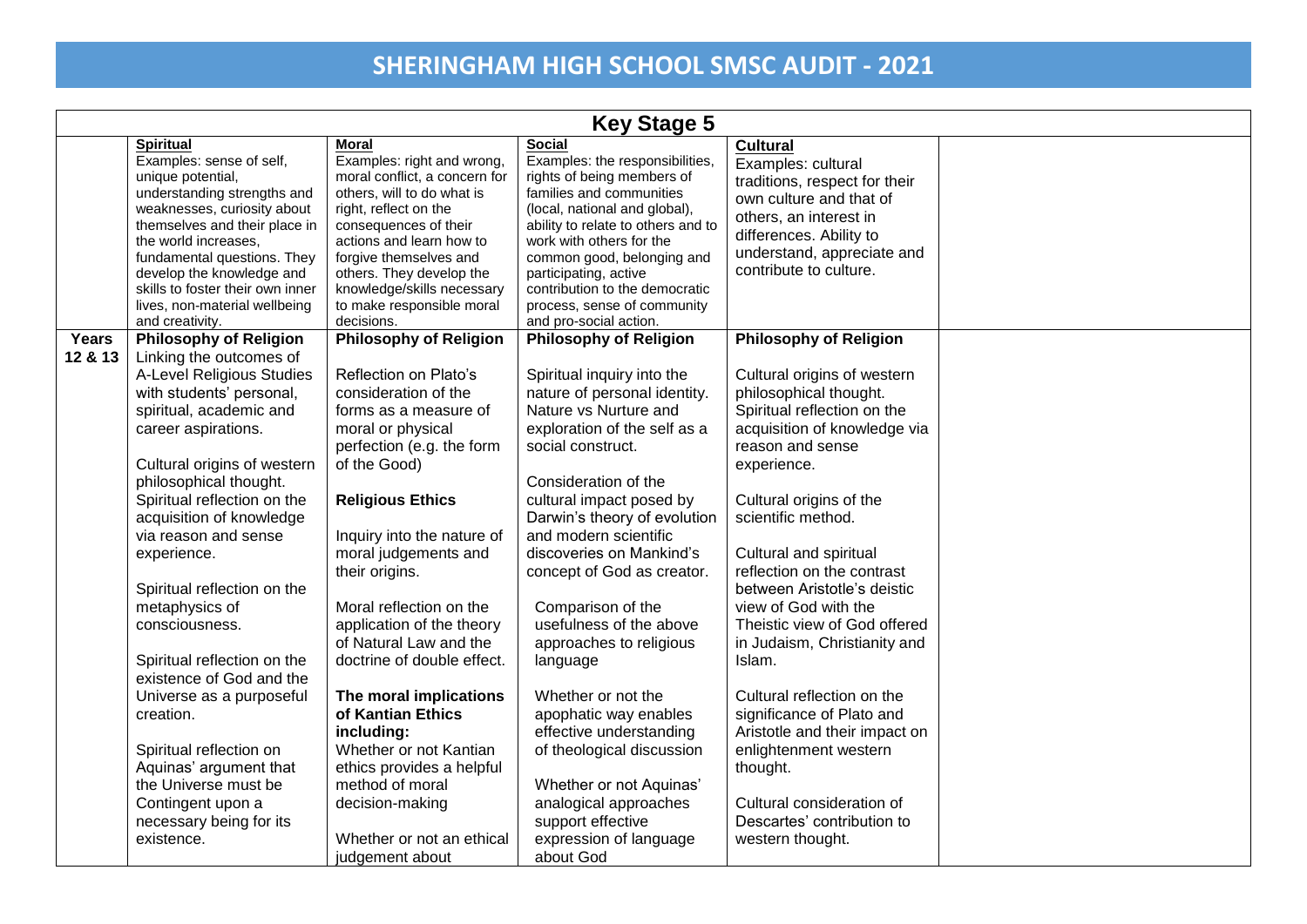| Spiritual reflection on the    | something being good,      | Whether or not religious    | Cultural reflection on the     |  |
|--------------------------------|----------------------------|-----------------------------|--------------------------------|--|
| predicates of God and          | bad, right or              | discourse is                | nature of dualism and          |  |
| evaluation of a priori         | wrong can be based on      | comprehensible if           | materialism as opposing        |  |
| reasoning                      | the extent to which duty   | religious language is       | schools of thought in          |  |
|                                | is best served             | understood as symbolic      | western philosophy.            |  |
| <b>Religious Ethics</b>        |                            |                             |                                |  |
|                                | Whether or not Kantian     | Whether or not any          | Cultural reflection on the     |  |
| Spiritual reflection on the    | ethics is too abstract to  | version of the verification | development of a priori        |  |
| idea of Unconditional love     | be applicable to practical | principle successfully      | reasoning over time.           |  |
| (Agape) being the              | moral                      | renders religious           |                                |  |
| foundation of a working        | decision-making            | language as                 | <b>Religious Ethics</b>        |  |
| ethical system.                |                            | meaningless                 |                                |  |
|                                | Whether or not Kantian     |                             | Cultural reflection on         |  |
| <b>Meta-ethical</b>            | ethics is so reliant on    | <b>Religious Ethics</b>     | Aquinas' theory of Natural     |  |
| Theories:                      | reason that it unduly      |                             | Law, its origins in the        |  |
| Naturalism, intuitionism,      | rejects the importance of  | Moral and social            | philosophy of Aristotle as     |  |
| emotivism.                     | other factors, such as     | reflection on Natural Law   | well its interpretation by the |  |
|                                | sympathy, empathy and      | theory as an ethical        | Catholic Church.               |  |
| Whether or not what is         | love in moral              | doctrine and modern         |                                |  |
| meant by the word 'good'       | decision-making            | attitudes to                | Developments in                |  |
| is the defining question in    |                            | homosexuality and           | <b>Buddhist Thought</b>        |  |
| the                            | A detailed consideration   | contraception.              |                                |  |
| study of ethics.               | of the issues surrounding  |                             | The Buddha                     |  |
|                                | euthanasia including:      | Moral and social            |                                |  |
| Whether or not ethical         | The application of         | application of situation    | Learners should have the       |  |
| terms such as good, bad,       | natural law and situation  | ethics to real life         | opportunity to discuss         |  |
| right and wrong:               | ethics to euthanasia       | examples.                   | issues related to the          |  |
| have an objective              |                            |                             | Buddha and his role as a       |  |
| factual basis that             | Whether or not the         | Reflection on the moral     | source of wisdom and           |  |
| makes them true                | religious concept of       | and social implications of  | authority, including:          |  |
| or false in                    | sanctity of life has any   | adopting Situation Ethics   |                                |  |
| describing                     | meaning in twenty first    | as a means of moral         | How the example of             |  |
| something                      | century medical ethics     | decision-making.            | Siddhartha might be used in    |  |
| reflect only what<br>$\bullet$ |                            |                             | teaching and practice,         |  |
| is in the mind of              | Whether or not a person    | A consideration of          | including illustration of the  |  |
| the person using               | should or can have         | Utilitarian principles as   | Middle Way                     |  |
| such terms                     | complete autonomy over     | the basis of social and     |                                |  |
| can be said to be              | their own life             | moral decision making       | The limitations of the         |  |
| meaningful or                  | and decisions made         | including:                  | Buddha as an example to        |  |
| meaningless                    | about it                   |                             | Buddhists; the importance      |  |
|                                |                            | Whether or not              | of                             |  |
|                                |                            | utilitarianism provides a   |                                |  |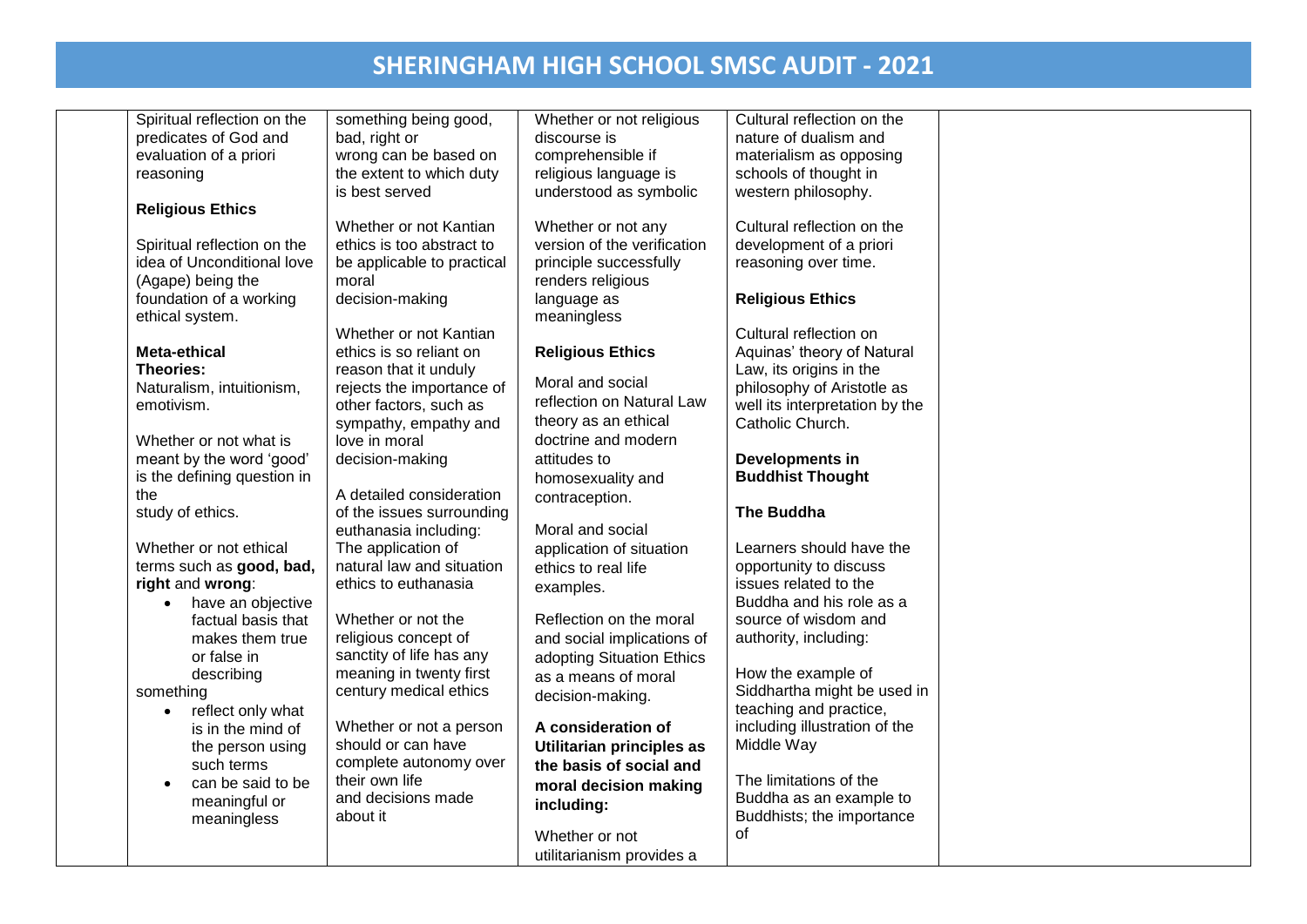| Whether or not, from a<br>common sense approach,<br>people just know within<br>themselves what is good,<br>bad, right and wrong<br><b>Conscience</b><br>comparison between<br>Aquinas and Freud:<br>• on the concept of<br>guilt<br>on the presence<br>$\bullet$<br>or absence of<br>God within the<br>workings of the<br>conscience and<br>super-ego<br>on the process of<br>moral decision-<br>making<br>Whether conscience is<br>linked to, or separate<br>from, reason and the<br>unconscious mind<br>Whether conscience<br>exists at all or is instead<br>an umbrella term covering<br>various factors<br>involved in moral decision-<br>making, such as culture,<br>environment, genetic<br>predisposition<br>and education.<br>Developments in<br><b>Buddhist Thought</b><br><b>Taking Refuge:</b> | Whether or not there is a<br>moral difference<br>between medical<br>intervention to end a<br>patient's life and medical<br>non-intervention to end a<br>patient's life.<br>Developments in<br><b>Buddhist Thought</b><br><b>Four Noble</b><br>Truths and the<br><b>Eightfold Path.</b><br>Learners should have<br>the opportunity to<br>discuss issues relating to<br>the Four Noble Truths,<br>including:<br>• whether or not the goal<br>of Buddhism can be<br>understood<br>• whether the Buddhist<br>idea of detachment is<br>positive or negative<br>• whether any of the<br>Truths, or stages of the<br>eightfold path, are more<br>or less<br>important than the others | helpful method of moral<br>decision-making<br>Whether or not an ethical<br>judgement about<br>something being good,<br>bad, right or wrong can<br>be based on the extent to<br>which, in any given<br>situation, utility is best<br>served<br>Whether or not it is<br>possible to measure<br>good or pleasure and<br>then reach a moral<br>decision<br>The application of<br>Kantian ethics and<br>utilitarianism to<br>business ethics.<br>Whether or not the<br>concept of corporate<br>social responsibility is<br>nothing more than<br>'hypocritical window-<br>dressing' covering the<br>greed of a business<br>intent on making<br>Profits.<br>Whether or not human<br>beings can flourish in the<br>context of capitalism and<br>consumerism. | self-reliance and the<br>idea of<br>ehipassiko/ehipaśyika<br>('come and try'), not blind<br>faith and devotion.<br>The ways in which the<br>cultural context affects the<br>development of ideas.<br><b>The</b><br>Development of<br><b>Mahayana</b><br>Buddhism.<br>Learners should have the<br>opportunity to discuss<br>issues relating to key<br>Mahayana ideas,<br>including:<br>• the differences and<br>similarities between the<br>bodhisattva and the<br>arhat/arahant<br>and their paths<br>• how the nature of the<br>bodhisattva can be<br>explained<br>• the implications, in terms<br>of responses to other<br>religious truth claims and<br>diversity<br>within Buddhism, of the idea<br>of upaya (skilful means)<br>• the development in the<br>understanding of 'Buddha'<br>illustrated by the trikaya<br>doctrine.<br><b>Buddhism in the Far East</b> |  |
|-----------------------------------------------------------------------------------------------------------------------------------------------------------------------------------------------------------------------------------------------------------------------------------------------------------------------------------------------------------------------------------------------------------------------------------------------------------------------------------------------------------------------------------------------------------------------------------------------------------------------------------------------------------------------------------------------------------------------------------------------------------------------------------------------------------|--------------------------------------------------------------------------------------------------------------------------------------------------------------------------------------------------------------------------------------------------------------------------------------------------------------------------------------------------------------------------------------------------------------------------------------------------------------------------------------------------------------------------------------------------------------------------------------------------------------------------------------------------------------------------------|------------------------------------------------------------------------------------------------------------------------------------------------------------------------------------------------------------------------------------------------------------------------------------------------------------------------------------------------------------------------------------------------------------------------------------------------------------------------------------------------------------------------------------------------------------------------------------------------------------------------------------------------------------------------------------------------------------------------------------------------------|-------------------------------------------------------------------------------------------------------------------------------------------------------------------------------------------------------------------------------------------------------------------------------------------------------------------------------------------------------------------------------------------------------------------------------------------------------------------------------------------------------------------------------------------------------------------------------------------------------------------------------------------------------------------------------------------------------------------------------------------------------------------------------------------------------------------------------------------------------------------------|--|
|                                                                                                                                                                                                                                                                                                                                                                                                                                                                                                                                                                                                                                                                                                                                                                                                           |                                                                                                                                                                                                                                                                                                                                                                                                                                                                                                                                                                                                                                                                                |                                                                                                                                                                                                                                                                                                                                                                                                                                                                                                                                                                                                                                                                                                                                                      |                                                                                                                                                                                                                                                                                                                                                                                                                                                                                                                                                                                                                                                                                                                                                                                                                                                                         |  |
| Learners should have the<br>opportunity to discuss                                                                                                                                                                                                                                                                                                                                                                                                                                                                                                                                                                                                                                                                                                                                                        |                                                                                                                                                                                                                                                                                                                                                                                                                                                                                                                                                                                                                                                                                | Whether globalisation<br>encourages or                                                                                                                                                                                                                                                                                                                                                                                                                                                                                                                                                                                                                                                                                                               |                                                                                                                                                                                                                                                                                                                                                                                                                                                                                                                                                                                                                                                                                                                                                                                                                                                                         |  |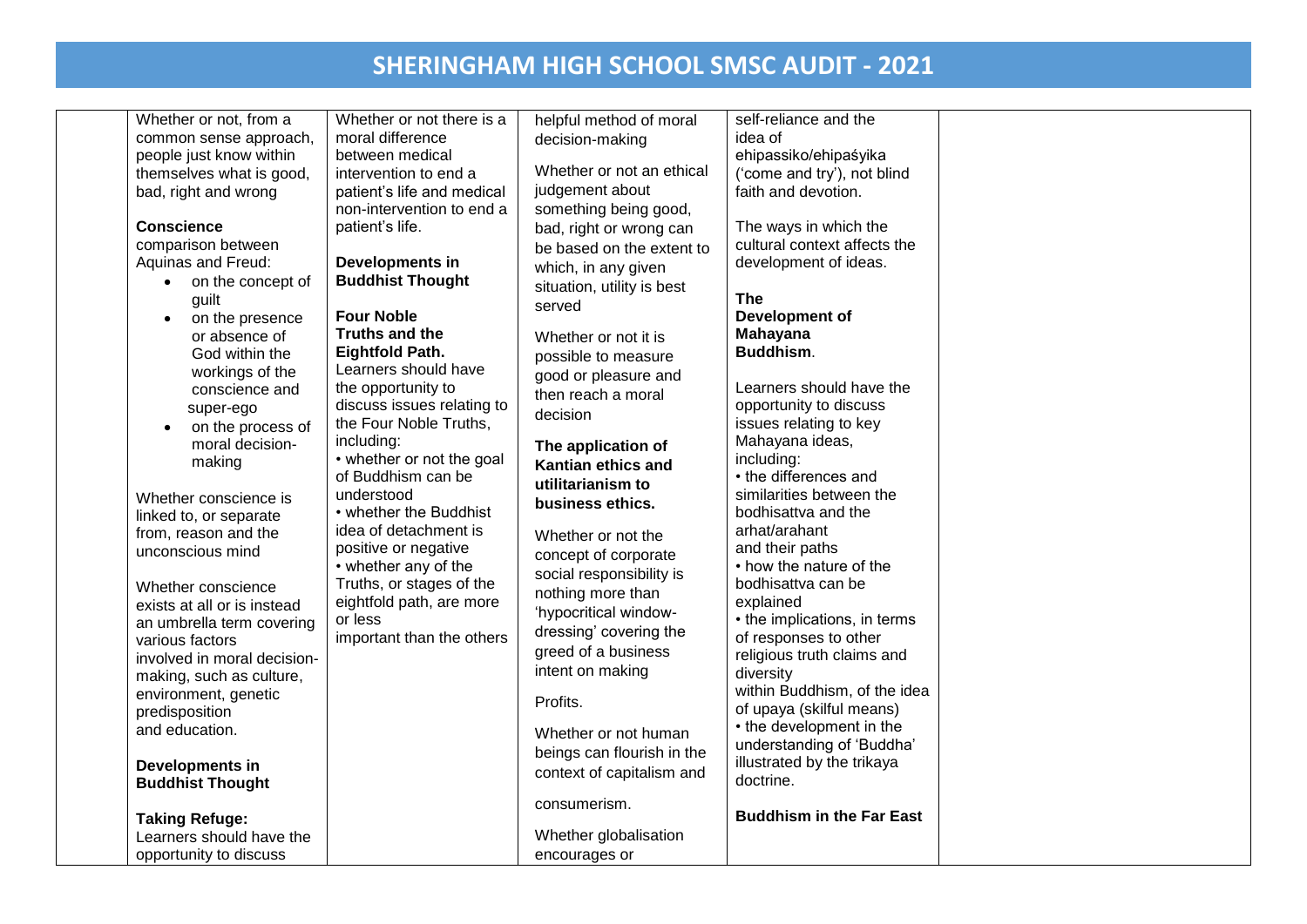| issues related to the           | discourages the pursuit    | Learners should have the                    |  |
|---------------------------------|----------------------------|---------------------------------------------|--|
| Refuges (Buddha,                | of good ethics as the      | opportunity to discuss                      |  |
| Dhamma and Sangha)              |                            | issues relating to Zen and                  |  |
| including:                      | foundation of good         | Pure Land ideas,                            |  |
|                                 | business                   | including:                                  |  |
| Their role in expressing        | <b>Sexual Ethics</b>       | • whether Pure Land                         |  |
| Buddhist identity.              |                            | Buddhism is an 'easy' path                  |  |
|                                 | whether or not religious   | • how and if Siddhartha's                   |  |
| Different interpretations of    | beliefs and practices      | original teachings can be                   |  |
| what each means and             | concerning sex and         | seen in these two schools                   |  |
| how one takes refuge in         | relationships have a       | • the implications of Zen's                 |  |
| them in practice.               |                            | rejection of theory, ritual                 |  |
|                                 | continuing role in the     | and the use of language to                  |  |
| Why these ideals are seen       | area of sexual ethics.     | express truth.                              |  |
| as the heart of Buddhism.       |                            |                                             |  |
|                                 | Whether choices in the     | <b>Buddhism in the West</b>                 |  |
| <b>The Three</b>                | area of sexual behaviour   | Learners should have the                    |  |
| <b>Marks of</b>                 | should be entirely private | opportunity to discuss                      |  |
| <b>Existence:</b>               | and                        | issues relating to Buddhism<br>in the West, |  |
| anicca/anitya<br>(impermanence) |                            | including:                                  |  |
| dukkha/duhkha                   | personal, or whether they  | • a comparison of the                       |  |
| (suffering)                     | should be subject to       | approaches and ideas of                     |  |
| anatta/anatman (no self)        | societal norms and         | Stephen Batchelor and Paul                  |  |
|                                 | legislation.               | Knitter, and                                |  |
| Learners should have the        |                            | the ways in which they have                 |  |
| opportunity to discuss          | Whether normative          | adopted and 'Westernised'                   |  |
| issues relating to the three    | theories are useful in     | <b>Buddhist ideas</b>                       |  |
| marks,                          | what they might say        | • how the depiction of                      |  |
| including:                      | about sexual ethics.       | Buddhism in the Western                     |  |
|                                 |                            | media, including the fame of                |  |
| Whether or not all of           | Developments in            | figures such                                |  |
| conditioned experience          | <b>Buddhist Thought</b>    | as the Dalai Lama, shape                    |  |
| truly is subject to these       | <b>Engaged Buddhism</b>    | (and possibly distort)                      |  |
| marks.                          | and Activism               | Western understandings of                   |  |
|                                 |                            | <b>Buddhism</b>                             |  |
| Whether Buddhism is             | Learners should have       | • comparison of how figures                 |  |
| inherently pessimistic,         | the opportunity to         | such as the Dalai Lama are                  |  |
| optimistic or realistic about   | discuss issues relating to | viewed by Buddhists and                     |  |
| the human                       | Engaged Buddhism and       | non-Buddhists, and their                    |  |
| Condition.                      |                            | significance to each group.                 |  |
|                                 |                            |                                             |  |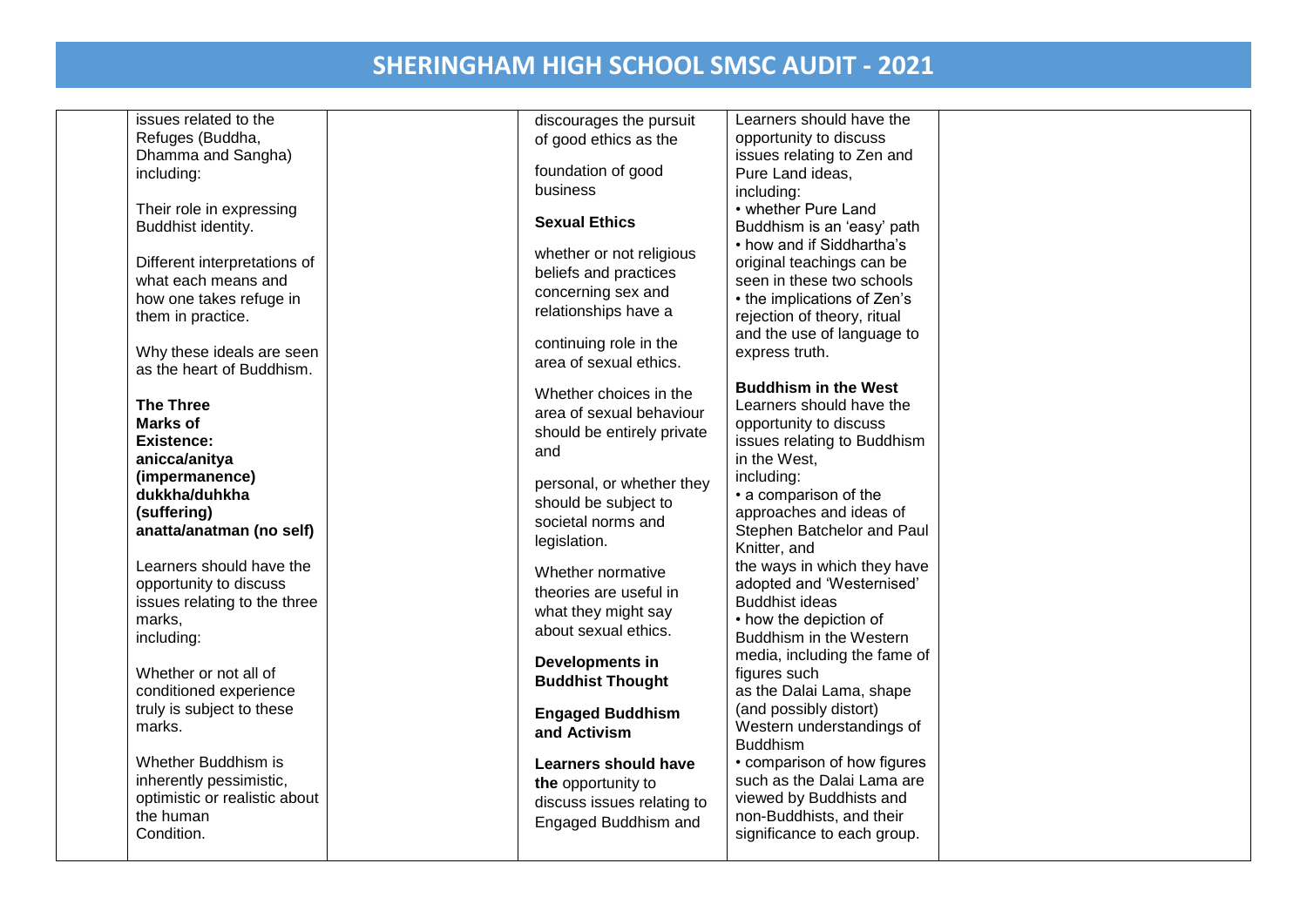Whether or not any of the marks are more or less important than the others.

#### **Meditation**

Learners should have the opportunity to discuss issues relating to meditation, including: • whether or not meditation has to be a religious practice • whether or not meditation is the most important element of Buddhist practice • whether or not meditation encourages an unhealthily 'inward looking' approach to life.

| social activism, including:                                                                       |  |
|---------------------------------------------------------------------------------------------------|--|
| • the role and focus of<br><b>Buddhists in different</b>                                          |  |
| societies and contexts                                                                            |  |
| • whether or not engaged<br>practice should be<br>central to the Buddhist<br>path, and how this   |  |
| affects the stereotypical<br>view of Buddhism as<br>inward-looking                                |  |
| • whether or not a<br>Buddhist could ever<br>accept the need for war.                             |  |
| <b>Buddhism and Gender.</b>                                                                       |  |
| Learners should have the<br>opportunity to discuss<br>issues relating to<br>Buddhism and gender,  |  |
| including:                                                                                        |  |
| • the role and aims of<br>organisations such as<br>the Sakyadhita<br>(Daughters of the<br>Buddha) |  |
| <b>International Association</b><br>of Buddhist Women                                             |  |
| • why it is that the<br>condition and treatment<br>of women in Buddhism<br>differs so widely      |  |
|                                                                                                   |  |